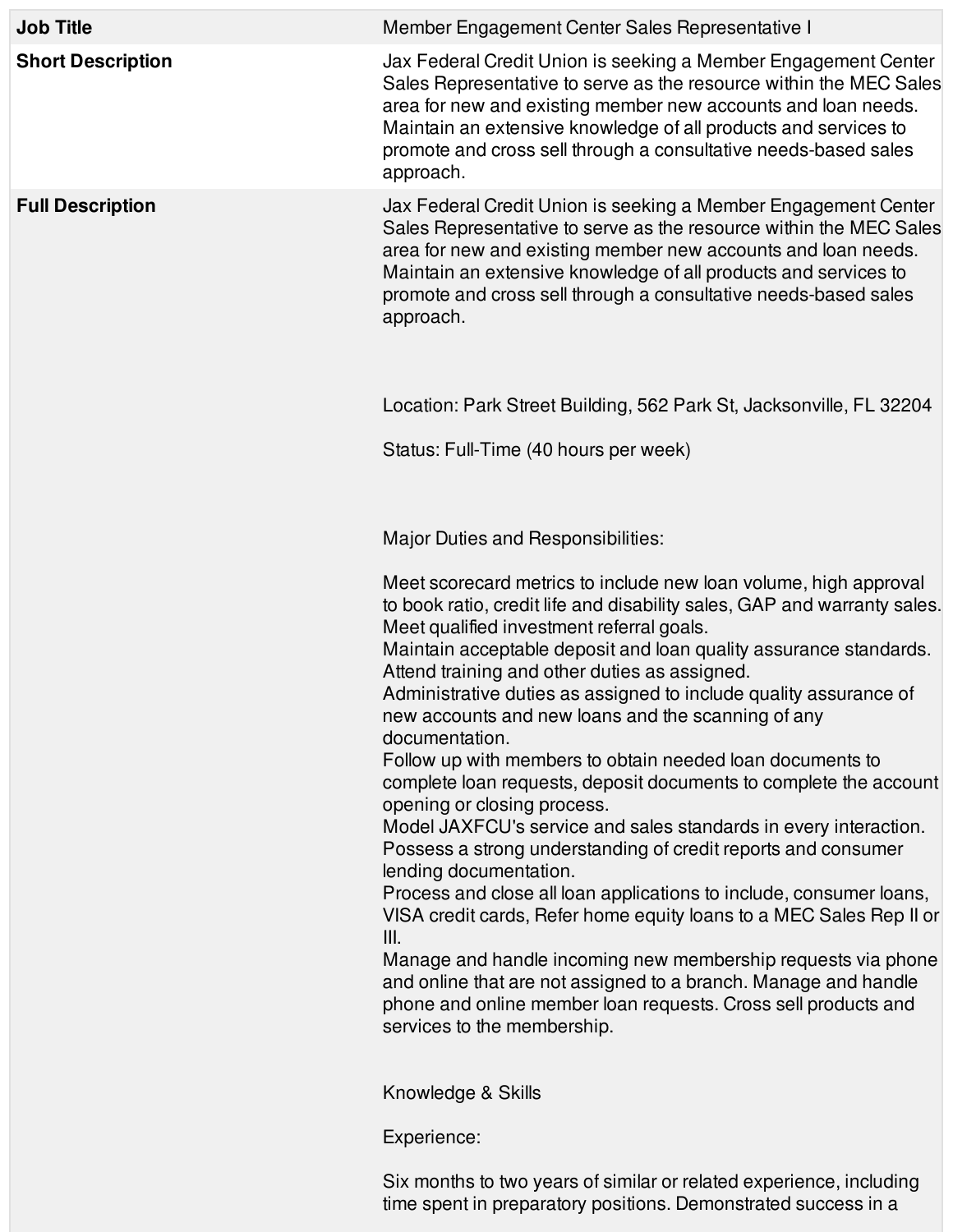sales-related role. Prior call center or financial institution experience preferred.

Education/Certifications/Licenses:

A high school degree or GED is required.

Interpersonal Skills:

A significant level of trust and diplomacy is required, in addition to normal courtesy and tact. Work involves extensive personal contact with others and/or is usually of a personal or sensitive nature. Work may involve motivating or influencing others.

Strong follow-up and communication skills are a must because the nature of work requires the ability to process, interpret, and answer consumer questions in a fast-paced contact center environment.

Other Skills:

PC Skill Level: Intermediate to advanced knowledge and proficiency with MS Office Suite.

Telephone Etiquette: Good listening and strong consultative sales skills.

Accuracy: Strong attention to detail. Ability to make sound decisions with minimum information.

ADA Requirements

Physical Requirements:

While performing the duties of this job, the employee is regularly required to sit and talk or hear. The employee is frequently required to use hands to finger, handle, or feel. The employee is occasionally required to stand; walk and reach with hands and arms.

The employee must be able to work for long periods of time at one workstation while processing and receiving information through a phone queue. Associate must be able to wear a one or two ear piece headset.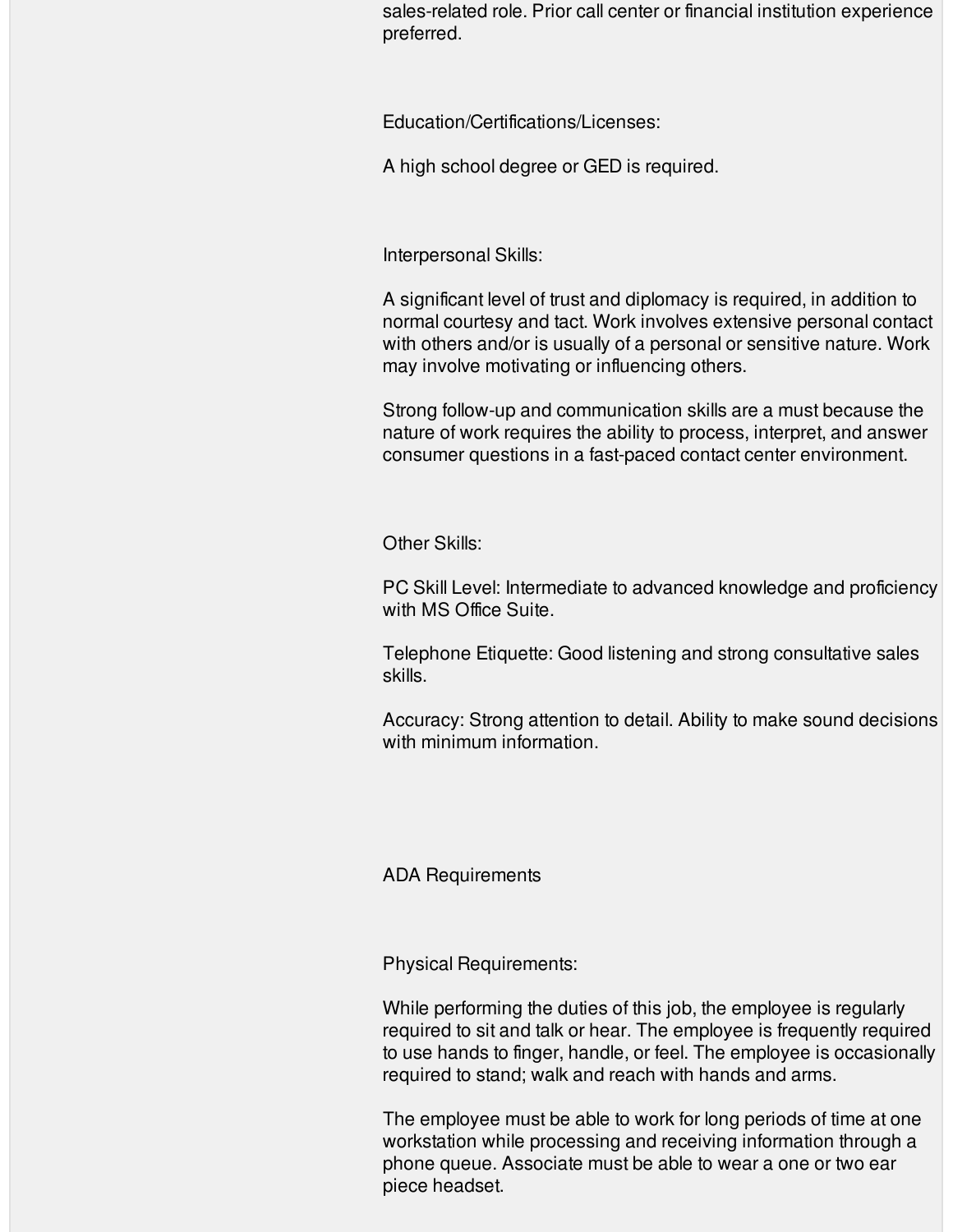The employee must occasionally lift and/or move up to 25 pounds. Specific vision abilities required by this job include close vision, distance vision, color vision, peripheral vision, depth perception and ability to adjust focus.

Working Conditions:

The noise level in the work environment is usually moderate to high.

Mental and/or Emotional Requirements:

Must be able to perform job functions independently or with limited supervision and work effectively either on own or as part of a team. Must be able to read and carry out various written instructions and follow oral instructions. Must be able to speak clearly and deliver information in a logical and understandable sequence. Must be capable of dealing calmly and professionally with numerous different personalities from diverse cultures at various levels within and outside of the organization and demonstrate highest levels of customer service and discretion when dealing with the public. Must be able to perform responsibilities with composure under the stress of deadlines / requirements for extreme accuracy and quality and/or fast pace. Must be able to effectively handle multiple, simultaneous, and changing priorities. Must be capable of exercising highest level of discretion on both internal and external confidential matters.

Nothing in this position description restricts management's right to assign or reassign duties and responsibilities to this job at any time. Reasonable accommodations may be made to enable individuals with disabilities to perform the essential functions. This job description is not a contract and should not be construed as a guarantee of employment for any specific period of time.

We are an Equal Opportunity Employer and do not discriminate against employees or applicants based on race, color, religion, sex/gender, national origin, disability, age, or any other category protected by law.

Education **Education** A high school degree or GED is required.

**Additional Comments** Apply online by visiting: <https://www.jaxfcu.org/careers/>

**Credit Union** Jax Federal Credit Union

**State** Florida

**Email** ahaga@jaxfcu.org

**Phone** 904-475-8023

**Fax** 904-350-9356

| Equcation |  |  |  |  |
|-----------|--|--|--|--|
|           |  |  |  |  |

**Contact Name** Aimee Haga